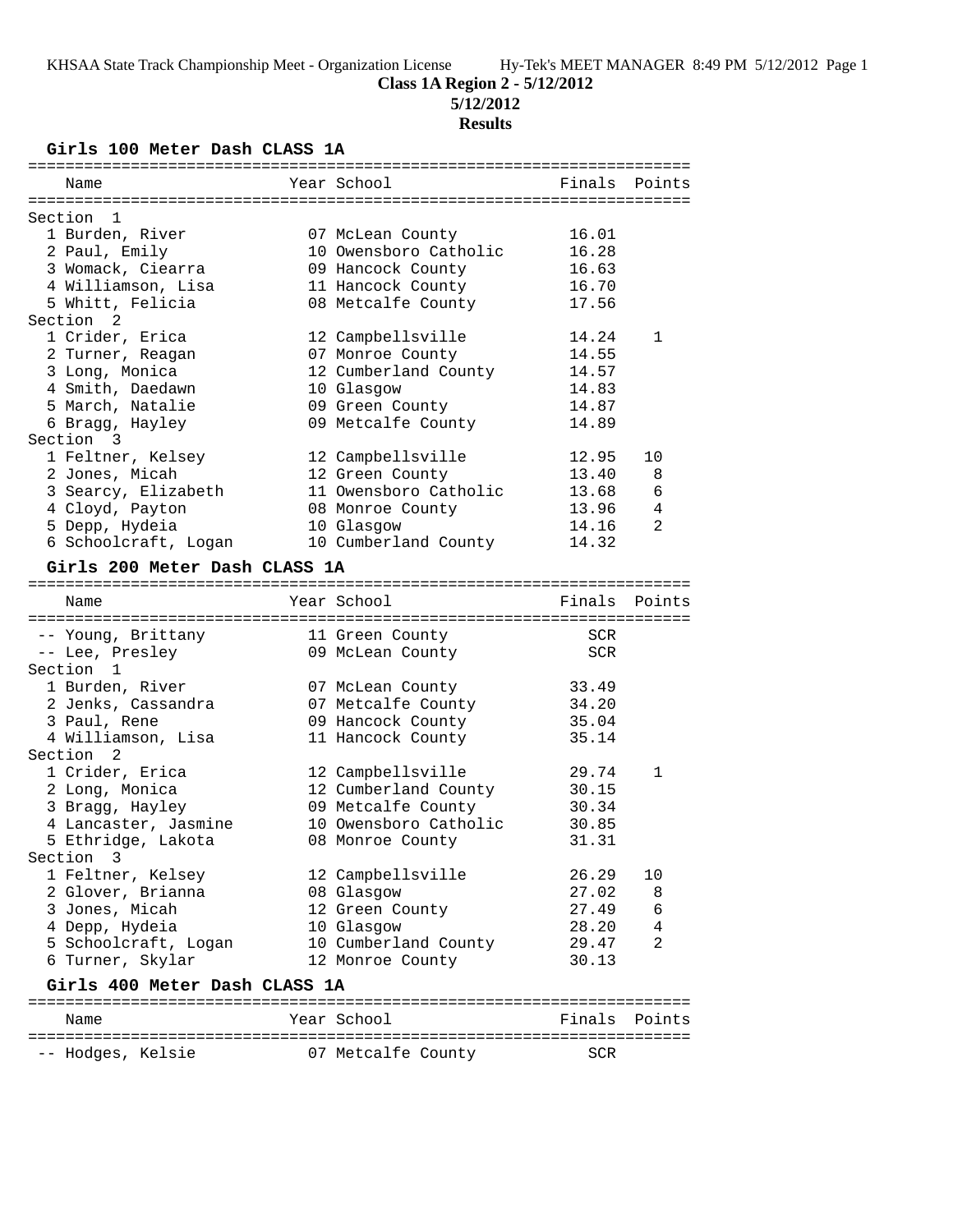**Class 1A Region 2 - 5/12/2012**

**5/12/2012**

## **Results**

## **....Girls 400 Meter Dash CLASS 1A**

| -- Garcia, Belen     | 08 Campbellsville    | <b>SCR</b>                |  |
|----------------------|----------------------|---------------------------|--|
| -- Green, Julie      | 09 McLean County     | <b>SCR</b>                |  |
| Section <sub>2</sub> |                      |                           |  |
| 1 Sams, Haley        | 08 McLean County     | 1:07.24                   |  |
| 2 Long, Monica       | 12 Cumberland County | 1:12.13                   |  |
| 3 Estes, Courtney    | 10 Metcalfe County   | 1:15.56                   |  |
| 4 Spivey, Kelsey     | 10 Cumberland County | 1:19.10                   |  |
| 5 Paul, Rene         | 09 Hancock County    | 1:20.79                   |  |
| 6 Williamson, Lisa   | 11 Hancock County    | 1:24.07                   |  |
| Section 3            |                      |                           |  |
| 1 Glover, Brianna    | 08 Glasgow           | 1:01.65<br>10             |  |
| 2 Feltner, Kelsey    | 12 Campbellsville    | 1:02.35<br>8              |  |
| 3 Shofner, Baylee    | 12 Green County      | 6<br>1:04.70              |  |
| 4 Young, Brittany    | 11 Green County      | 4<br>1:05.39              |  |
| 5 Turner, Reagan     | 07 Monroe County     | $\mathfrak{D}$<br>1:05.61 |  |
| 6 Brown, Ashlyn      | 09 Glasgow           | 1:09.52                   |  |

## **Girls 800 Meter Run CLASS 1A**

| Name                | Year School          | Finals Points |                |
|---------------------|----------------------|---------------|----------------|
|                     |                      |               |                |
| -- Neal, Rachel     | 10 McLean County     | <b>SCR</b>    |                |
| -- Shepherd, Baylee | 10 Green County      | SCR           |                |
| -- Dempsey, Chloe   | 10 McLean County     | SCR           |                |
| Section 1           |                      |               |                |
| 1 Shofner, Baylee   | 12 Green County      | 2:25.88       | 10             |
| 2 Young, Sydney     | 08 Hancock County    | 2:32.12       | 8              |
| 3 Moore, Marisa     | 10 Glasgow           | 2:46.80       | 6              |
| 4 Smith, Leah       | 11 Cumberland County | 2:54.10       | 4              |
| 5 Brown, Ashlyn     | 09 Glasgow           | 2:57.49       | $\mathfrak{D}$ |
| 6 Johnson, Drema    | 12 Hancock County    | 3:00.08       | 1              |
| 7 Edwards, Kassidy  | 10 Metcalfe County   | 3:03.30       |                |
| 8 Baker, Beth       | 10 Campbellsville    | 3:05.12       |                |
| 9 Smith, Cassandra  | 10 Metcalfe County   | 3:12.42       |                |
| 10 Price, Heaven    | 07 Campbellsville    | 3:14.90       |                |
|                     |                      |               |                |

## **Girls 1600 Meter Run CLASS 1A**

| Name                                       | Year School                      | Finals Points            |                |
|--------------------------------------------|----------------------------------|--------------------------|----------------|
| -- Stewart, Jezsika<br>-- Roberts, Chasity | 09 Metcalfe County<br>07 Glasgow | <b>SCR</b><br><b>SCR</b> |                |
| -- Neal, Rachel<br>Section 1               | 10 McLean County                 | <b>SCR</b>               |                |
| 1 Young, Sydney                            | 08 Hancock County                | 5:42.12                  | 10             |
| 2 Moore, Marisa                            | 10 Glasgow                       | 5:49.46                  | 8              |
| 3 Frank, Molly                             | 11 Green County                  | 5:52.50                  | 6              |
| 4 Smith, Leah                              | 11 Cumberland County             | 6:08.40                  | $\overline{4}$ |
| 5 Shepherd, Baylee                         | 10 Green County                  | 6:20.52                  | $\mathfrak{D}$ |
| 6 Johnson, Drema                           | 12 Hancock County                | 7:07.55                  | 1              |
| 7 Smith, Cassandra                         | 10 Metcalfe County               | 7:16.34                  |                |
|                                            |                                  |                          |                |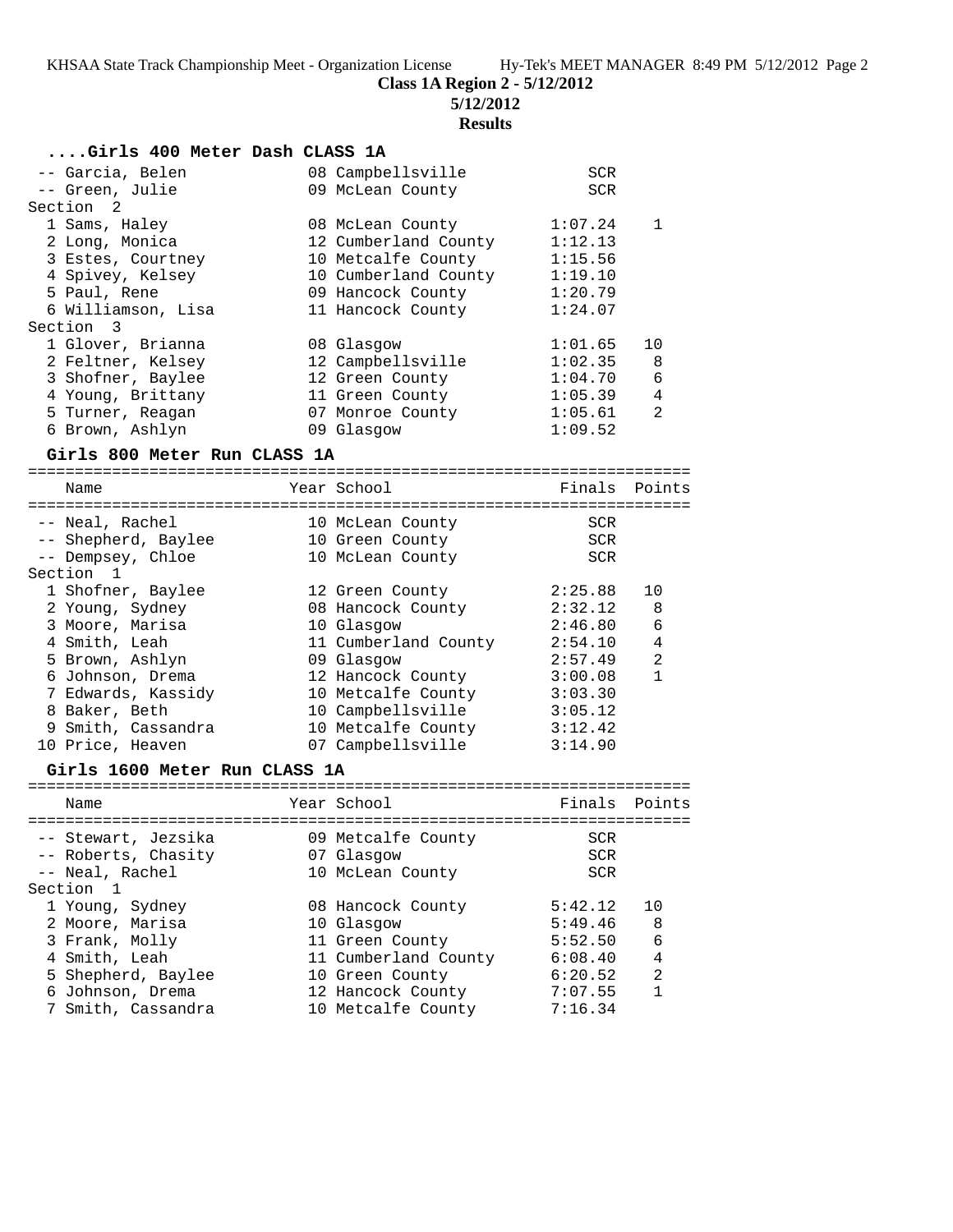# **Class 1A Region 2 - 5/12/2012**

**5/12/2012**

## **Results**

## **Girls 3200 Meter Run CLASS 1A**

| Name                                                                                                                                                          | Year School                                                                                                    | Finals                                                 | Points                                 |
|---------------------------------------------------------------------------------------------------------------------------------------------------------------|----------------------------------------------------------------------------------------------------------------|--------------------------------------------------------|----------------------------------------|
| -- Stewart, Jezsika<br>-- Link, Gabby<br>Section 1                                                                                                            | 09 Metcalfe County<br>07 Glasgow                                                                               | <b>SCR</b><br>SCR                                      |                                        |
| 1 Young, Sydney<br>2 Frank, Molly<br>3 Biggs, Katlyn                                                                                                          | 08 Hancock County<br>11 Green County<br>09 Green County                                                        | 12:35.32<br>12:55.88<br>13:05.26                       | 10<br>8<br>6                           |
| 4 Johnson, Kirsten                                                                                                                                            | 07 Hancock County                                                                                              | 15:31.55                                               | 4                                      |
| Girls 100 Meter Hurdles CLASS 1A                                                                                                                              |                                                                                                                |                                                        |                                        |
| Name                                                                                                                                                          | Year School                                                                                                    | Finals                                                 | Points                                 |
| 1 Bradley, Katlan<br>2 Richardson, Connar<br>3 Huff, Haven<br>4 Davis, Sidney<br>5 Hamilton, Kelsey<br>6 Johnson, Kirsten<br>Girls 300 Meter Hurdles CLASS 1A | 11 Glasgow<br>09 Monroe County<br>07 Glasgow<br>07 Green County<br>09 Hancock County<br>07 Hancock County      | 17.42<br>19.74<br>20.72<br>21.84<br>21.85<br>22.31     | 10<br>8<br>6<br>4<br>2<br>$\mathbf{1}$ |
|                                                                                                                                                               |                                                                                                                |                                                        |                                        |
| Name                                                                                                                                                          | Year School                                                                                                    | Finals                                                 | Points                                 |
| 1 Burden, River<br>Section 2                                                                                                                                  | 07 McLean County                                                                                               | 1:05.36                                                |                                        |
| 1 Bradley, Katlan<br>2 Dooper, Stephanie<br>3 Davis, Sidney<br>4 Hawkins, Audry<br>5 Johnson, Kirsten<br>6 Huff, Haven                                        | 11 Glasgow<br>12 Owensboro Catholic<br>07 Green County<br>11 Hancock County<br>07 Hancock County<br>07 Glasgow | 49.58<br>51.82<br>55.45<br>57.89<br>1:01.06<br>1:01.77 | 10<br>8<br>6<br>4<br>2<br>$\mathbf{1}$ |
| Girls 4x100 Meter Relay CLASS 1A                                                                                                                              |                                                                                                                |                                                        |                                        |
| School                                                                                                                                                        |                                                                                                                | Finals                                                 | Points                                 |
| -- Owensboro Catholic<br>1) Dooper, Stephanie 12<br>3) Searcy, Elizabeth 11<br>5) Paul, Emily 10                                                              | 2) Lancaster, Jasmine 10<br>4) Tique, Rachel 10<br>6)                                                          | SCR                                                    |                                        |
| Section 2<br>1 Glasgow<br>1) Depp, Hydeia 10<br>3) Glover, Brianna 08<br>5) Roberts, Chasity 07                                                               | 2) Bradley, Katlan 11<br>4) Stone, Saige 10<br>6)                                                              | 53.07                                                  | 10                                     |
| 2 Green County<br>1) Jaggers, Erin 09<br>3) Young, Brittany 11<br>5) Shepherd, Baylee 10<br>7) Bayless, Genson 09                                             | 2) March, Natalie 09<br>4) Jones, Micah 12<br>6) Milby, Sara 09<br>8) Campbell, Brittany 09                    | 54.43                                                  | 8                                      |
| 3 Monroe County                                                                                                                                               |                                                                                                                | 54.67                                                  | 6                                      |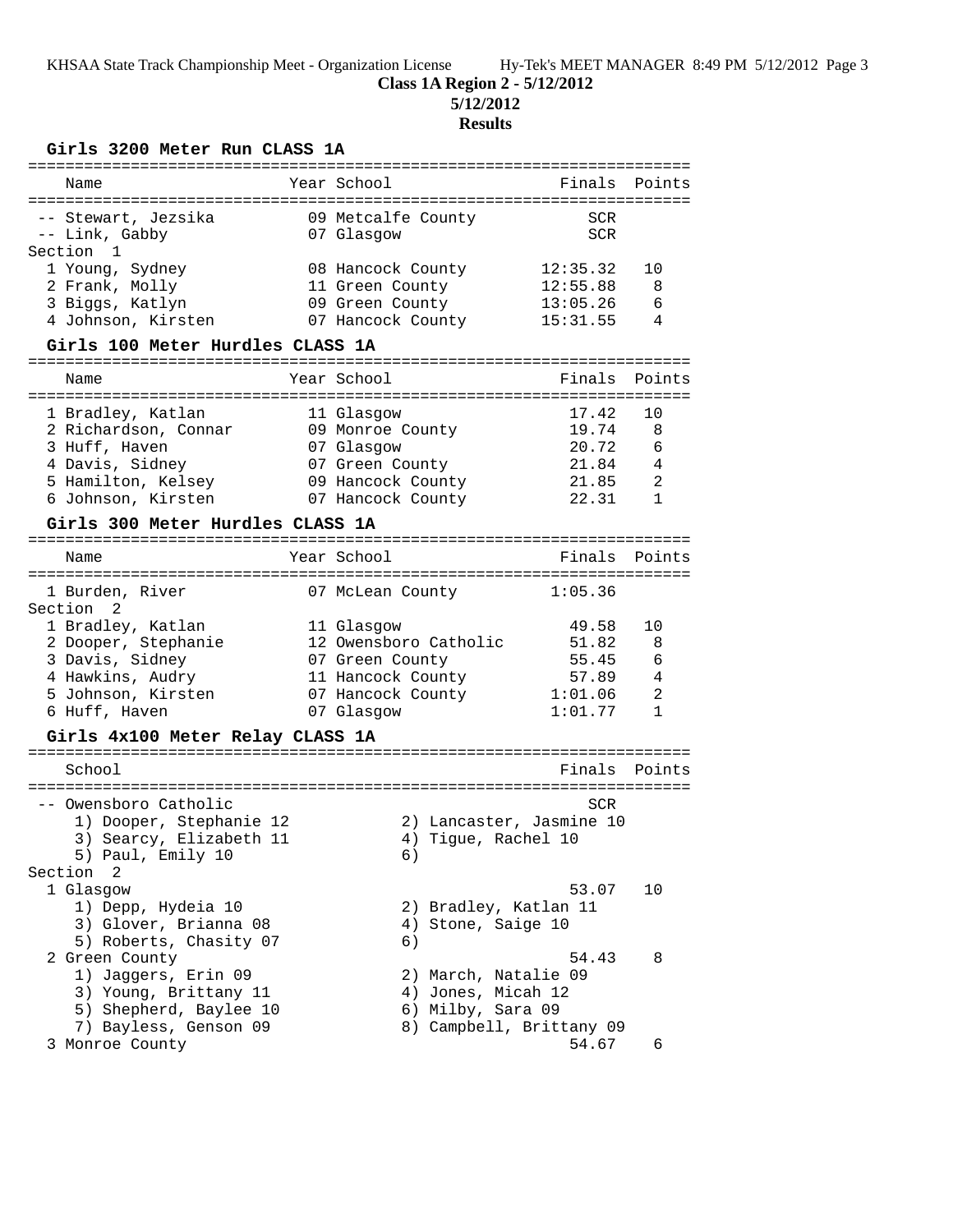**5/12/2012**

### **Results**

### **....Girls 4x100 Meter Relay CLASS 1A**

| 1) Turner, Skylar 12    | 2) Turner, Reagan 07   |  |
|-------------------------|------------------------|--|
| 3) Ethridge, Lakota 08  | 4) Cloyd, Payton 08    |  |
| 5) Gilley, Skyla 10     | 6)                     |  |
| 4 McLean County         | 1:02.06<br>4           |  |
| 1) Price, Gracie 12     | 2) Miller, Ashley 10   |  |
| 3) Humphrey, Cheyene 09 | 4) Burden, Shelby 09   |  |
| 5) Green, Julie 09      | 6) Lee, Presley 09     |  |
| 7) Sams, Haley 08       | 8) Burden, River 07    |  |
| 5 Hancock County        | 1:03.20<br>2           |  |
| 1) Glover, Jessi 08     | 2) Hamilton, Anna 07   |  |
| 3) Hamilton, Kelsey 09  | 4) Womack, Ciearra 09  |  |
| 5) Williamson, Lisa 11  | 6) Johnson, Drema 12   |  |
| 7) Estes, Kensey 12     | 8)                     |  |
| 6 Metcalfe County       | 1:07.08                |  |
| 1) Pierce, Madison 08   | 2) Whitt, Felicia 08   |  |
| 3) Miller, Peyton 09    | 4) Smith, Arianna 08   |  |
| 5) Jenks, Cassandra 07  | 6) Smith, Cassandra 10 |  |
| 7) Cravens, Jessica 09  | 8)                     |  |

#### **Girls 4x200 Meter Relay CLASS 1A**

======================================================================= School **Finals** Points ======================================================================= Section 1 1 Campbellsville 2:11.05 1 1) Baker, Beth 10 2) Barnett, Latia 08 3) Price, Heaven 07 4) Crider, Erica 12 5) Garcia, Belen 08 (6) Section 2 1 Green County 1:52.38 10 1) Jaggers, Erin 09 2) Shofner, Baylee 12 3) Young, Brittany 11 (4) Jones, Micah 12 5) March, Natalie 09 6) Shepherd, Baylee 10 7) Milby, Sara 09 8) Bayless, Genson 09 2 Glasgow 2:02.55 8 1) Huff, Haven 07 2) Page, Abriana 08 3) Smith, Daedawn 10 (4) Brown, Ashlyn 09 5) Roberts, Chasity 07 6) 3 Monroe County 2:04.41 6 1) Harrison, Hannah 11 2) Ethridge, Lakota 08 3) Newton, Tia 08 4) Catalan, Karen 11 5) Rich, Alexa 08 6) Gilley, Skyla 10 4 Hancock County 2:08.12 4 1) Hawkins, Audry 11 2) Johnson, Drema 12 3) Hamilton, Kelsey 09 4) Glover, Jessi 08 5) Williamson, Lisa 11 (6) Estes, Kensey 12 7) Hamilton, Anna 07 8) Womack, Ciearra 09 5 Metcalfe County 2:09.35 2 1) Bragg, Hayley 09 2) Estes, Courtney 10 3) Edwards, Kassidy 10 4) Jenks, Cassandra 07 5) Smith, Arianna 08 6) Pierce, Madison 08 7) Miller, Peyton 09 8) Hodges, Kelsie 07 6 McLean County 2:11.16 1) Lee, Presley 09 2) Burden, Shelby 09 3) Miller, Ashley 10 4) Humphrey, Cheyene 09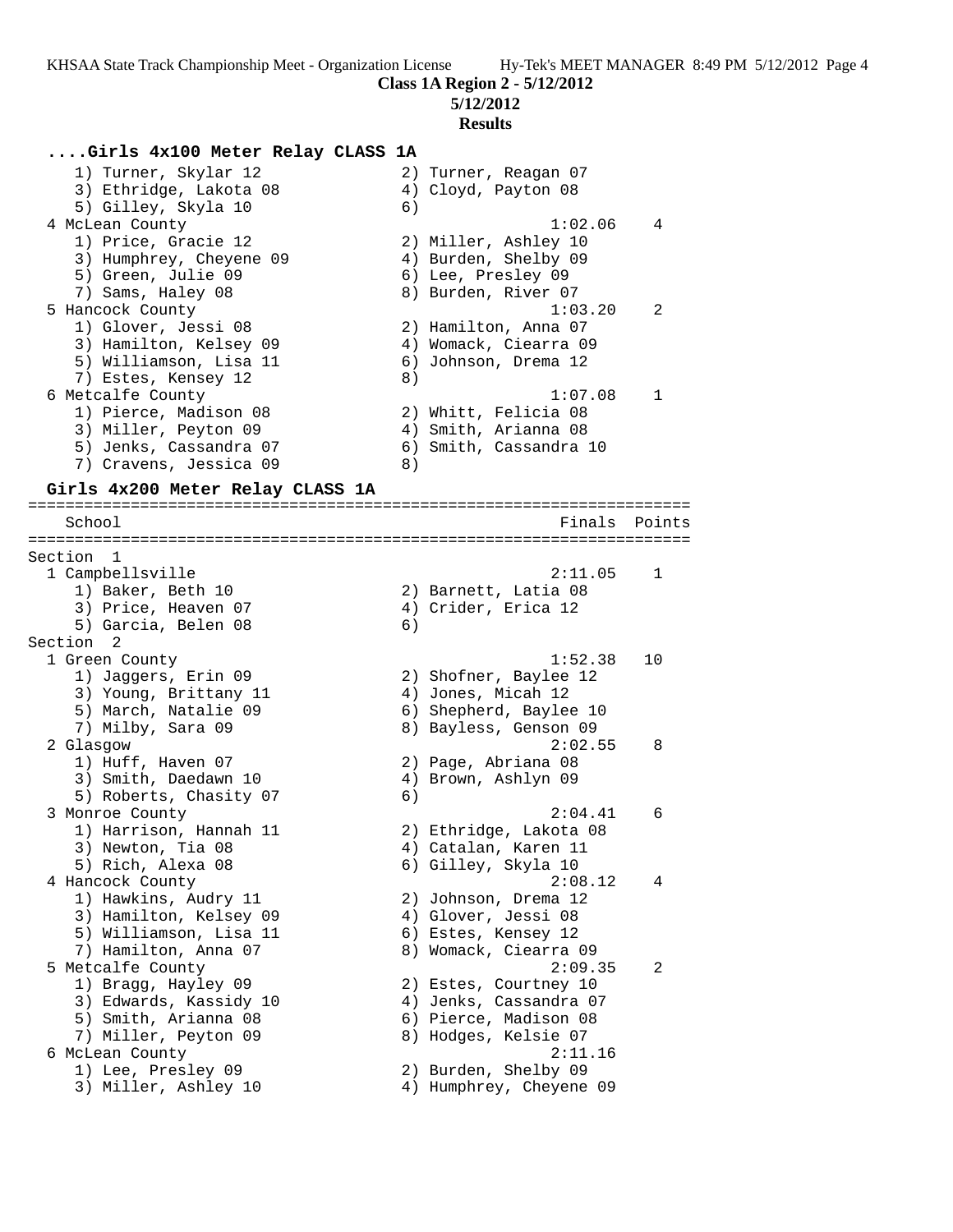**Class 1A Region 2 - 5/12/2012**

**5/12/2012**

**Results**

**....Girls 4x200 Meter Relay CLASS 1A** 5) Green, Julie 09 (6) Price, Gracie 12 7) Sams, Haley 08 8) Burden, River 07 **Girls 4x400 Meter Relay CLASS 1A** ======================================================================= School **Finals Points** ======================================================================= Section 1 1 Glasgow 4:20.81 10 1) Stone, Saige 10 2) Bradley, Katlan 11 3) Depp, Hydeia 10 4) Glover, Brianna 08 5) Roberts, Chasity 07 6) 2 Green County 4:29.77 8 1) Young, Brittany 11 2) Shepherd, Baylee 10 3) March, Natalie 09 4) Shofner, Baylee 12 5) Bloyd, Chynna 08 6) Davis, Sidney 07 7) Frank, Molly 11 8) Jaggers, Erin 09 3 McLean County 4:40.05 6 1) Green, Julie 09 2) Dempsey, Chloe 10 3) Green, Rachel 12 (4) Sams, Haley 08 5) Neal, Rachel 10 6) Price, Gracie 12 7) Burden, Shelby 09 8) Burden, River 07 4 Cumberland County 5:01.21 4 1) Spivey, Kelsey 10 2) Smith, Leah 11 3) Schoolcraft, Logan 10 (4) Long, Monica 12 5 Hancock County 5:02.84 2 1) Hawkins, Audry 11 2) Glover, Jessi 08 3) Estes, Kensey 12 (4) Johnson, Drema 12 5) Hamilton, Kelsey 09 6) Johnson, Kirsten 07 7) Young, Sydney 08 8) Williamson, Lisa 11 6 Metcalfe County 5:07.84 1 1) Bragg, Hayley 09 2) Estes, Courtney 10 3) Edwards, Kassidy 10 4) Pierce, Madison 08 5) Hodges, Kelsie 07 (6) Smith, Arianna 08 7) Smith, Cassandra 10 8) Stewart, Jezsika 09 **Girls 4x800 Meter Relay CLASS 1A** ======================================================================= School **Finals Points** ======================================================================= 1 Green County 10:50.16 10 1) Biggs, Katlyn 09 2) Frank, Molly 11 3) Jaggers, Erin 09 4) Shepherd, Baylee 10 5) Shofner, Baylee 12 (6) Bloyd, Chynna 08 7) Bayless, Genson 09 8) Miller, DeAndrea 09 2 Hancock County 10:59.78 8 1) Estes, Kensey 12 2) Johnson, Kirsten 07 3) Glover, Jessi 08 (4) Young, Sydney 08 5) Johnson, Drema 12 (6) Hawkins, Audry 11 7) Paul, Rene 09 8) Williamson, Lisa 11 3 McLean County 11:07.16 6 1) Green, Julie 09 2) Neal, Rachel 10 3) Green, Rachel 12 (4) Dempsey, Chloe 10 5) Sams, Haley 08 6) Price, Gracie 12 7) Burden, Shelby 09 8)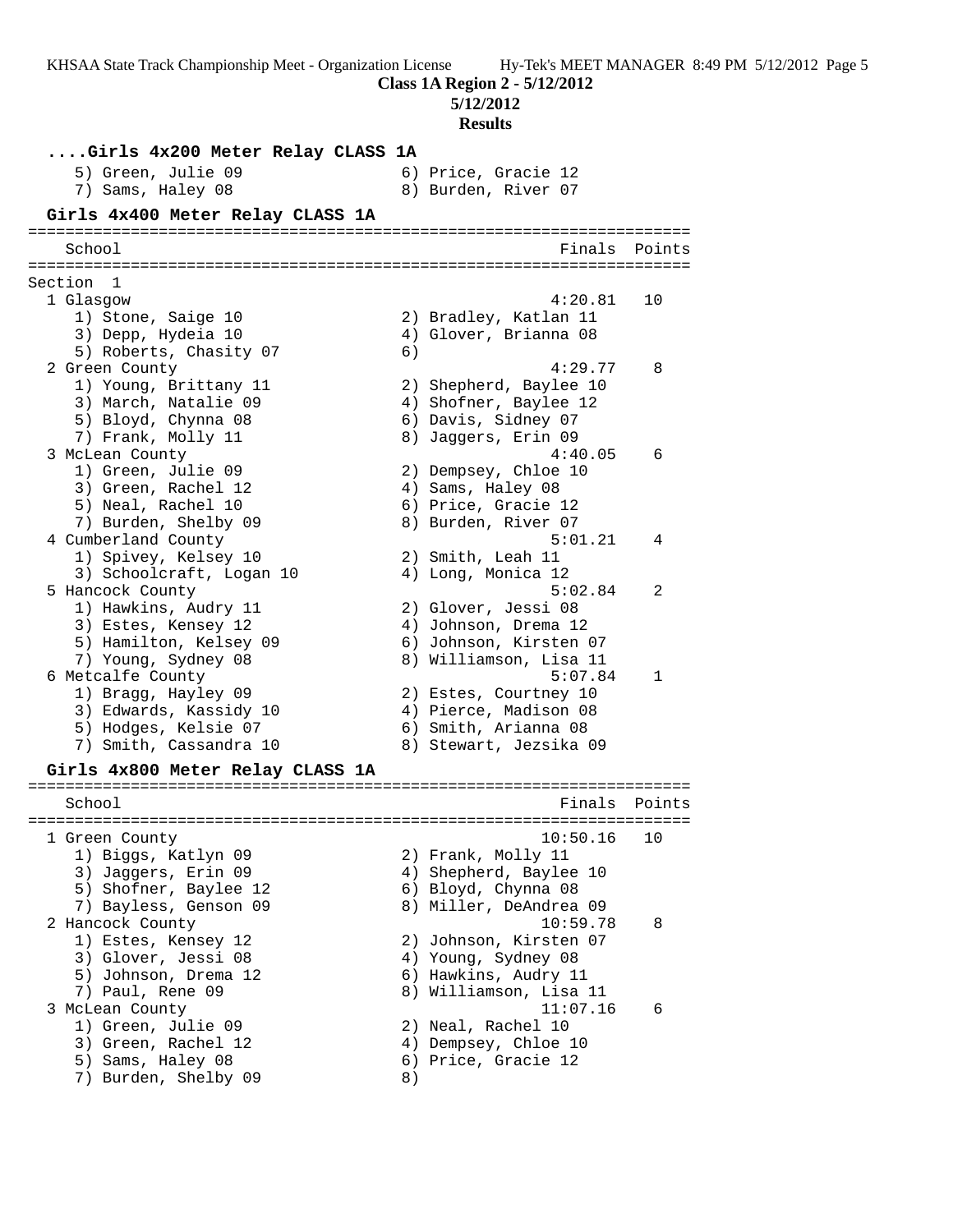**Class 1A Region 2 - 5/12/2012**

**5/12/2012**

### **Results**

## **....Girls 4x800 Meter Relay CLASS 1A**

| 4 Glasqow              | 11:45.21<br>4          |  |
|------------------------|------------------------|--|
| 1) Roberts, Chasity 07 | 2) Brown, Ashlyn 09    |  |
| 3) Moore, Marisa 10    | 4) Link, Gabby 07      |  |
| 5 Metcalfe County      | 12:15.83<br>2          |  |
| 1) Estes, Courtney 10  | 2) Edwards, Kassidy 10 |  |
| 3) Stewart, Jezsika 09 | 4) Smith, Arianna 08   |  |
| 5) Hodges, Kelsie 07   | 6) Bragg, Hayley 09    |  |
|                        |                        |  |

### **Boys 100 Meter Dash CLASS 1A**

======================================================================= Finals Points

| nam                   |  |                                                                                                                                                                                                                                                                                                       | <b>LULLLU</b> |
|-----------------------|--|-------------------------------------------------------------------------------------------------------------------------------------------------------------------------------------------------------------------------------------------------------------------------------------------------------|---------------|
|                       |  |                                                                                                                                                                                                                                                                                                       |               |
| -- Thornton, Dra      |  | SCR                                                                                                                                                                                                                                                                                                   |               |
| -- Carrico, Collin    |  | SCR                                                                                                                                                                                                                                                                                                   |               |
| -- Jaqqers, Evan      |  | SCR                                                                                                                                                                                                                                                                                                   |               |
| -- Blandford, Jacob   |  | <b>SCR</b>                                                                                                                                                                                                                                                                                            |               |
| -- Turner, Zach       |  | SCR                                                                                                                                                                                                                                                                                                   |               |
| Section 2             |  |                                                                                                                                                                                                                                                                                                       |               |
| 1 Shirley, Julius     |  | 12.30                                                                                                                                                                                                                                                                                                 |               |
| 2 Bottenhagen, Arturo |  | 12.46                                                                                                                                                                                                                                                                                                 |               |
| 3 Horn, Weston        |  | 12.95                                                                                                                                                                                                                                                                                                 |               |
| Section 3             |  |                                                                                                                                                                                                                                                                                                       |               |
| 1 Settles, Gary       |  | 11.25                                                                                                                                                                                                                                                                                                 | 10            |
| 2 Burton, Donovan     |  | 11.52 8                                                                                                                                                                                                                                                                                               |               |
| 3 Staples, Holden     |  | 11.64                                                                                                                                                                                                                                                                                                 | 6             |
| 4 Huff, Carleton      |  | 11.91                                                                                                                                                                                                                                                                                                 | 4             |
| 5 Murphy, Brooks      |  | 12.03                                                                                                                                                                                                                                                                                                 | 2             |
| 6 Rutledge, Austin    |  | 12.69                                                                                                                                                                                                                                                                                                 |               |
|                       |  | TCAT DOMOOT<br>11 Campbellsville<br>10 Owensboro Catholic<br>10 Green County<br>12 McLean County<br>09 McLean County<br>10 Glasgow<br>12 Metcalfe County<br>10 Campbellsville<br>12 Glasgow<br>12 Green County<br>09 Owensboro Catholic<br>10 Monroe County<br>11 Monroe County<br>11 Metcalfe County |               |

## **Boys 200 Meter Dash CLASS 1A**

======================================================================= Finals Points

| <b>IVGHIC</b>         | TCAT DUITOUT          | r tuato    | PULLLO         |
|-----------------------|-----------------------|------------|----------------|
|                       |                       |            |                |
| -- Jaqqers, Evan      | 10 Green County       | SCR        |                |
| -- Spaulding, Malique | 10 Campbellsville     | SCR        |                |
| -- Hunter, Dakota     | 10 Cumberland County  | <b>SCR</b> |                |
| -- Thornton, Dra      | 11 Campbellsville     | SCR        |                |
| Section 1             |                       |            |                |
| 1 Luck, Levi          | 08 McLean County      | 27.82      |                |
| 2 Ramburger, Cody     | 10 McLean County      | 27.95      |                |
| 3 Nevitt, Wesley      | 08 Hancock County     | 31.06      |                |
| 4 Sigler, Jon         | 10 Hancock County     | 32.29      |                |
| Section <sub>2</sub>  |                       |            |                |
| 1 Rutledge, Austin    | 11 Metcalfe County    | 25.80      |                |
| 2 Quick, Joseph       | 10 Monroe County      | 26.26      |                |
| 3 Appleby, Justin     | 11 Cumberland County  | 29.12      |                |
| Section 3             |                       |            |                |
| 1 Settles, Gary       | 12 Glasgow            | 22.69      | 10             |
| 2 Burton, Donovan     | 12 Green County       | 23.56 8    |                |
| 3 McCathron, James    | 12 Glasgow            | 23.77      | 6              |
| 4 Huff, Carleton      | 10 Monroe County      | 23.86      | $\overline{4}$ |
| 5 Staples, Holden     | 09 Owensboro Catholic | 24.01      | 2              |
| 6 Bottenhagen, Arturo | 12 Metcalfe County    | 25.57      | $\mathbf{1}$   |
|                       |                       |            |                |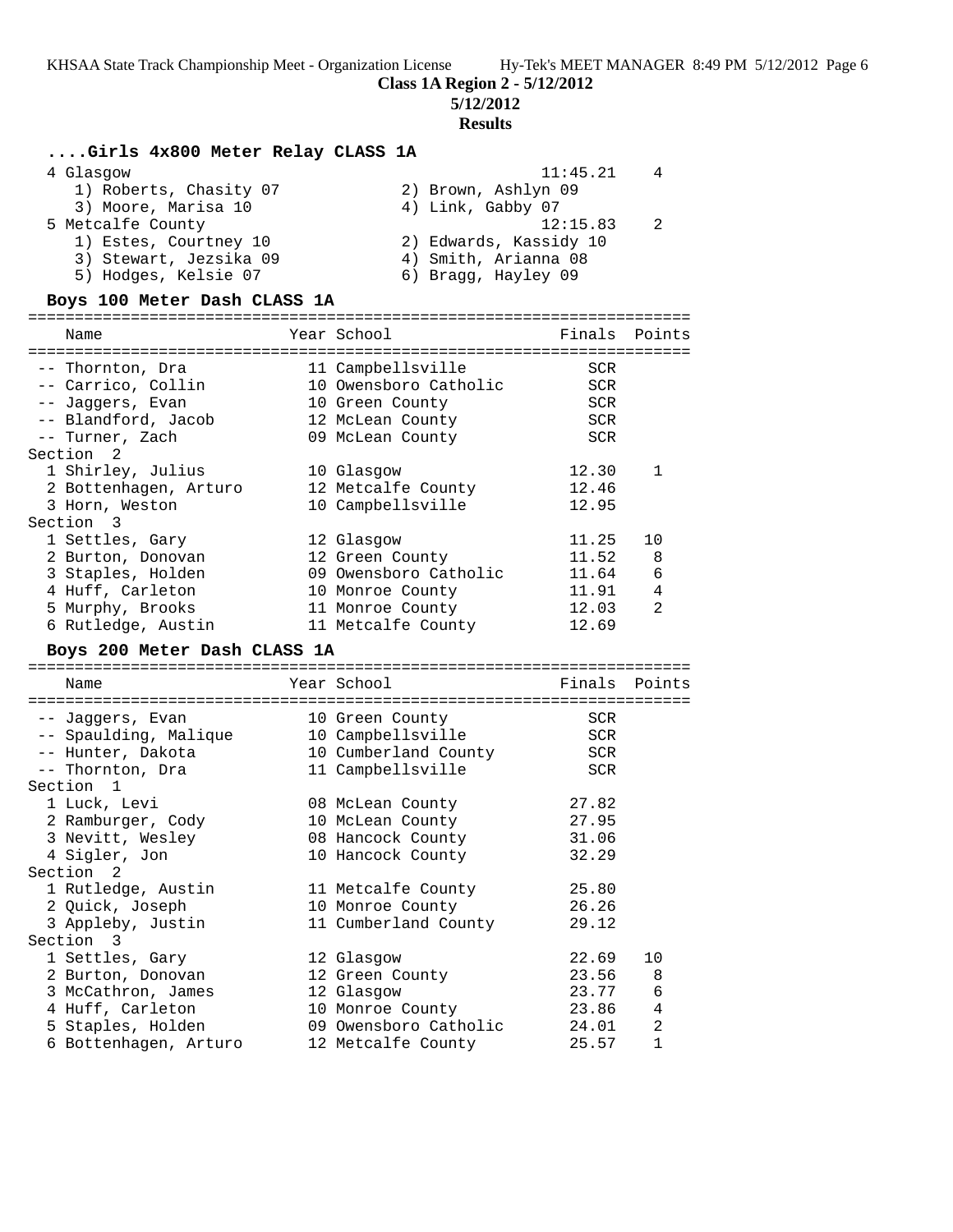**5/12/2012**

### **Results**

## **Boys 400 Meter Dash CLASS 1A**

| Name                         |  | Year School                              | Finals       | Points       |  |  |
|------------------------------|--|------------------------------------------|--------------|--------------|--|--|
|                              |  |                                          |              |              |  |  |
| -- Norris, Milas             |  | 10 Glasgow                               | <b>SCR</b>   |              |  |  |
| -- Rutledge, Austin          |  | 11 Metcalfe County                       | $\text{SCR}$ |              |  |  |
| -- Blandford, Jacob          |  | 12 McLean County                         | <b>SCR</b>   |              |  |  |
| Section<br>$\overline{1}$    |  |                                          |              |              |  |  |
| 1 Wheeler, Zachary           |  | 10 Glasgow                               | 52.81        | 10           |  |  |
| 2 Bagby, Austin              |  | 10 Green County                          | 1:05.58      |              |  |  |
| 3 Wilson, Phillip            |  | 08 McLean County                         | 1:05.72      |              |  |  |
| 4 Nevitt, Wesley             |  | 08 Hancock County                        | 1:06.80      |              |  |  |
| Section <sub>2</sub>         |  |                                          |              |              |  |  |
| 1 Bryant, Codie              |  | 09 Green County                          | 1:02.13      |              |  |  |
| 2 Hatcher, Michael           |  | 12 Campbellsville                        | 1:04.29      |              |  |  |
| 3 Felix, Ruben               |  | 08 Campbellsville                        | 1:08.01      |              |  |  |
| Section 3                    |  |                                          |              |              |  |  |
| 1 Bottenhagen, Arturo        |  | 12 Metcalfe County                       | 56.28        | 8            |  |  |
| 2 Schroader, Cody            |  | 09 Hancock County                        | 56.42        | 6            |  |  |
| 3 Huber, Adam                |  | 12 Cumberland County                     | 57.90        | 4            |  |  |
| 4 Marlowe, Tre               |  |                                          | 59.34        | 2            |  |  |
| 5 Elrod, Tanner              |  | 10 Cumberland County<br>12 Monroe County | 1:00.87      | $\mathbf{1}$ |  |  |
| 6 Tipton, Giles              |  | 11 Monroe County                         | 1:01.96      |              |  |  |
|                              |  |                                          |              |              |  |  |
| Boys 800 Meter Run CLASS 1A  |  |                                          |              |              |  |  |
| Name                         |  | Year School                              | Finals       | Points       |  |  |
|                              |  |                                          |              |              |  |  |
| -- Jenks, Zach               |  | 09 Metcalfe County                       | <b>SCR</b>   |              |  |  |
| -- Williams, Corey           |  | 11 Cumberland County                     | <b>SCR</b>   |              |  |  |
| -- Echeverria, Henner        |  | 12 Glasgow                               | <b>SCR</b>   |              |  |  |
| -- Mercer, Mikeal            |  | 12 McLean County                         | SCR          |              |  |  |
| Section 1                    |  |                                          |              |              |  |  |
| 1 Geralds, Devin             |  | 09 Monroe County                         | 2:09.74      | 10           |  |  |
| 2 Roach, Cody                |  | 11 Hancock County                        | 2:10.15      | 8            |  |  |
| 3 Wright, Trevor             |  | 09 Green County                          | 2:14.91      | 6            |  |  |
| 4 Roberts, Nate              |  | 10 Owensboro Catholic                    | 2:20.20      | 4            |  |  |
| 5 Riggs, Nathan              |  | 10 Campbellsville                        | 2:21.22      | 2            |  |  |
| 6 Schroader, Cody            |  | 09 Hancock County                        | 2:21.51      | $\mathbf{1}$ |  |  |
| 7 Tucker, Jared              |  | 10 Owensboro Catholic                    | 2:26.19      |              |  |  |
| 8 Farlee, Zack               |  | 11 Cumberland County                     | 2:26.28      |              |  |  |
| 9 Thomerson, Andrew          |  | 09 Glasgow                               | 2:26.61      |              |  |  |
| 10 Pauley, Philip            |  | 09 Green County                          | 2:35.85      |              |  |  |
| 11 Welch, Briley             |  | 09 Monroe County                         | 2:36.06      |              |  |  |
| 12 Harrington, Josh          |  | 09 McLean County                         | 2:37.22      |              |  |  |
| 13 Weaver, Chase             |  | 10 Metcalfe County                       | 2:42.86      |              |  |  |
|                              |  |                                          |              |              |  |  |
| Boys 1600 Meter Run CLASS 1A |  |                                          |              |              |  |  |

### ======================================================================= Name Year School Finals Points ======================================================================= -- Solorza, Jose 09 Owensboro Catholic SCR

| $00101$ $0000$        | US ONCHOOGLO CUCHOILO | ◡◡  |
|-----------------------|-----------------------|-----|
| -- Geralds, Devin     | 09 Monroe County      | SCR |
| -- Echeverria, Henner | 12 Glasgow            | SCR |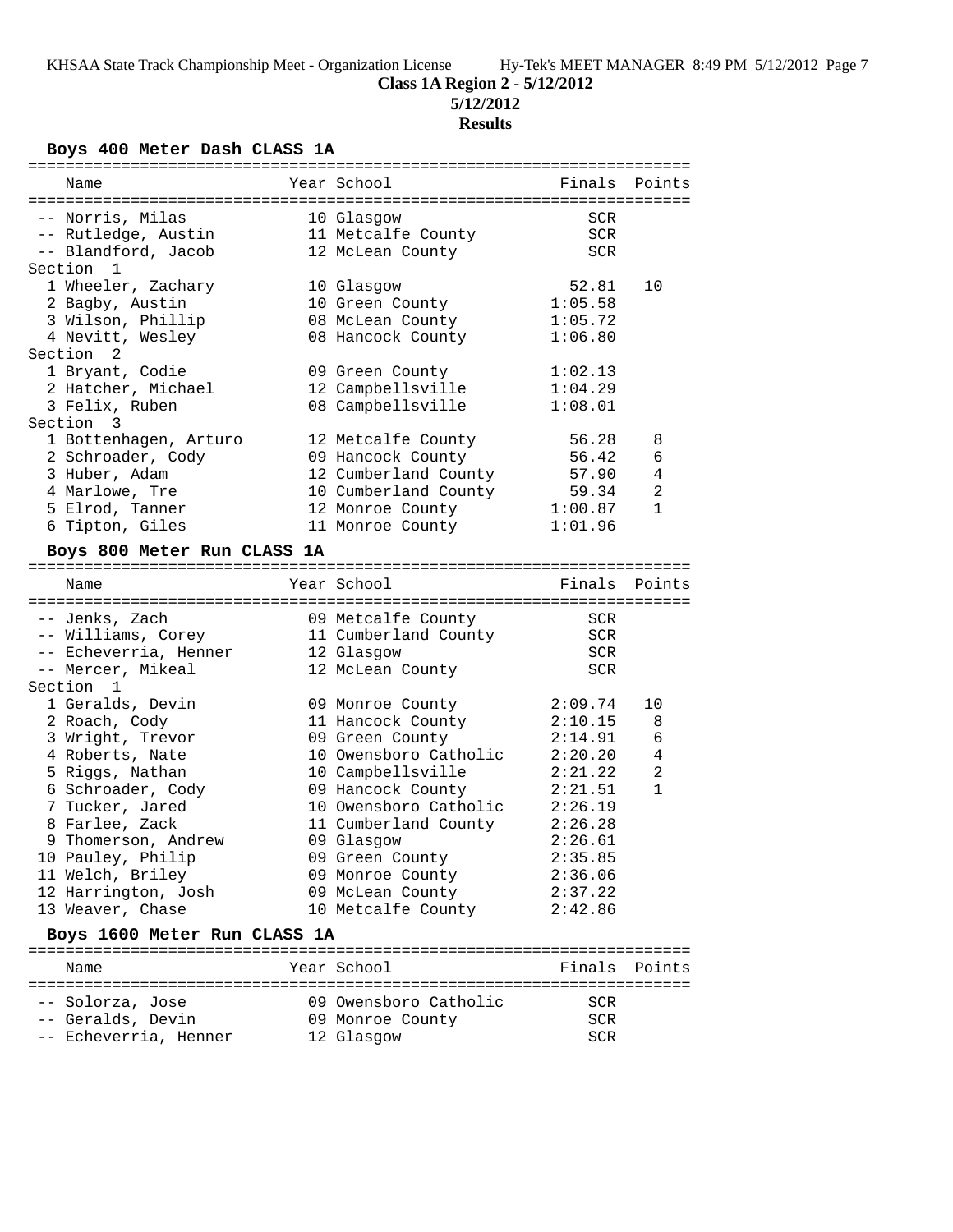**Class 1A Region 2 - 5/12/2012**

=======================================================================

**5/12/2012**

#### **Results**

## **....Boys 1600 Meter Run CLASS 1A**

| -- Mercer, Mikeal   | 12 McLean County     | <b>SCR</b> |                |
|---------------------|----------------------|------------|----------------|
| Section 1           |                      |            |                |
| 1 Riggs, Nathan     | 10 Campbellsville    | 4:53.81    | 10             |
| 2 Roach, Cody       | 11 Hancock County    | 4:53.82    | 8              |
| 3 Wright, Trevor    | 09 Green County      | 4:57.78    | 6              |
| 4 Williams, Corey   | 11 Cumberland County | 5:10.11    | 4              |
| 5 Judd, Lucus       | 08 Green County      | 5:12.48    | $\mathfrak{D}$ |
| 6 Inman, Cody       | 11 Hancock County    | 5:15.88    |                |
| 7 Thomerson, Andrew | 09 Glasgow           | 5:17.72    |                |
| 8 Elrod, Tanner     | 12 Monroe County     | 5:25.90    |                |
| 9 Jenks, Zach       | 09 Metcalfe County   | 5:46.31    |                |
|                     |                      |            |                |

### **Boys 3200 Meter Run CLASS 1A**

| Name                                                     | Year School                                                  | Finals Points                          |         |
|----------------------------------------------------------|--------------------------------------------------------------|----------------------------------------|---------|
| -- Abell, Jordan<br>-- Solorza, Jose<br>-- Elrod, Tanner | 09 Green County<br>09 Owensboro Catholic<br>12 Monroe County | <b>SCR</b><br><b>SCR</b><br><b>SCR</b> |         |
| -- Blandford, Jacob<br>-- Farlee, Zack<br>Section 1      | 12 McLean County<br>11 Cumberland County                     | <b>SCR</b><br><b>SCR</b>               |         |
| 1 Rafferty, Michael<br>2 Judd, Lucus                     | 11 Campbellsville<br>08 Green County                         | 11:09.25<br>11:14.64                   | 10<br>8 |
| 3 Roach, Cody<br>4 Schadler, Austin                      | 11 Hancock County<br>08 Hancock County                       | 11:14.87<br>11:50.62                   | 6<br>4  |
| 5 Geralds, Devin                                         | 09 Monroe County                                             | 12:08.37                               | 2       |

### **Boys 110 Meter Hurdles CLASS 1A**

|  | Name             |  | Year School          | Finals Points |     |  |  |  |  |
|--|------------------|--|----------------------|---------------|-----|--|--|--|--|
|  | 1 Slinker, Noah  |  | 09 Green County      | 17.49         | 1 O |  |  |  |  |
|  | 2 Houchens, Cody |  | 12 Green County      | 18.27         | 8   |  |  |  |  |
|  | 3 Hall, Ben      |  | 12 Cumberland County | 18.46         | 6   |  |  |  |  |
|  | 4 Short, Lucas   |  | 12 Monroe County     | 19.22         | 4   |  |  |  |  |
|  | 5 Terry, Bailey  |  | 09 Hancock County    | 20.34         | 2   |  |  |  |  |
|  | 6 Johnson, Dylan |  | 09 Hancock County    | 22.06         |     |  |  |  |  |

#### **Boys 300 Meter Hurdles CLASS 1A**

======================================================================= Name The Year School Team Points Points ======================================================================= -- Revlett, Jacob 10 McLean County Section 2 1 Houchens, Cody 12 Green County 44.26 10 2 Slinker, Noah 09 Green County 45.20 8 3 Hall, Ben 12 Cumberland County 45.62 6 4 Carrico, Collin 10 Owensboro Catholic 46.49 4 5 Terry, Bailey 09 Hancock County 55.68 2 6 Schadler, Austin 08 Hancock County 1:00.22 1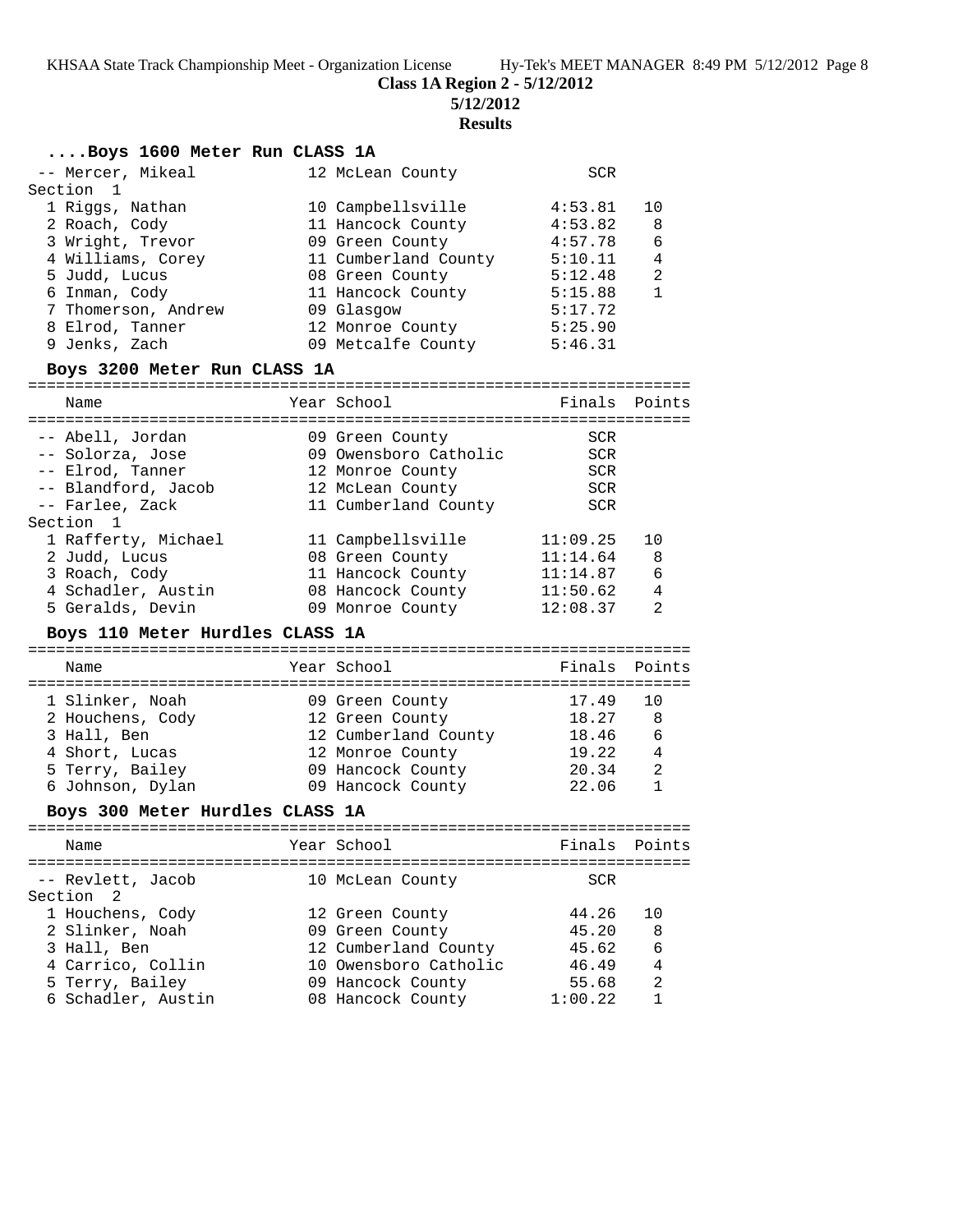**Class 1A Region 2 - 5/12/2012**

**5/12/2012**

#### **Results**

#### **Boys 4x100 Meter Relay CLASS 1A**

======================================================================= School **Finals Points** ======================================================================= Section 1<br>1 McLean County 1 McLean County 51.62 1 1) Gama, Eduardo 10 2) Wilson, Jordan 10 3) Rickard, Jacob 08 4) Blandford, Jacob 12 5) Wilson, Phillip 08 6) Rickard, Jared 09 7) Revlett, Jacob 10 8) Capps, Gage 08 -- Hancock County DQ Out of exchange zone 1) Basham, Ben 11 2) Johnson, Dylan 09 3) Sigler, Jon 10 4) Chappell, Cameron 08 5) Brandle, Tyler 09 (6) Terry, Bailey 09 Section 2 1 Glasgow 43.44 10 1) McCathron, James 12 2) Settles, Gary 12 3) Smith, LaJuan 12 4) Sublett, Jalen 12 5) Wooten, Josh 12 6) Wheeler, Zachary 10 7) Norris, Milas 10 8) 2 Green County 44.69 8 1) Navalta, Thomas 12 2) Houchens, Cody 12 3) Jaggers, Evan 10 4) Burton, Donovan 12 5) Bush, Colton 09 6) Slinker, Noah 09 7) Westmoreland, Dakota 11 and 8) Bryant, Codie 09 3 Owensboro Catholic 46.86 6 1) Payne, Clark 10 2) Ross, Alex 10 3) Staples, Holden 09 4) Carrico, Collin 10 4 Cumberland County 49.68 4 1) Hall, Ben 12 2) Claywell, Alex 12 3) Groce, Patrick 09 (4) Webb, Jordan 10 5) Marlowe, Tre 10 6) Appleby, Justin 11 7) Huber, Adam 12 (8) 5 Campbellsville 51.18 2 1) Horn, Weston 10 2) Young, Kendon 08 3) Hatcher, Michael 12 (4) Felix, Ruben 08 5) Spaulding, Malique 10 (6) Thornton, Dra 11 6 Monroe County 53.49 1) Murphy, Brooks 11 2) Swan, Dustin 10 3) Huff, Carleton 10 (4) Strode, Tanner 10 5) Welch, Briley 09 6) **Boys 4x200 Meter Relay CLASS 1A** ======================================================================= Finals Points ======================================================================= Section 1 1 Glasgow 1:30.26 10 1) McCathron, James 12 (2) Sublett, Jalen 12 3) Smith, LaJuan 12 4) Settles, Gary 12 5) Wheeler, Zachary 10  $\,$  6) Wooten, Josh 12 7) Trigg, Marquez 10 (8) 2 Green County 2 Green County 2 Green County 2 Green County 2 Green County 2 Green County 2 Green County 2 Green County 2 Green County 2 Green County 2 Green County 2 Green County 2 Green County 2 Green County 2 Green Coun 1) Navalta, Thomas 12 2) Houchens, Cody 12 3) Jaggers, Evan 10 4) Burton, Donovan 12 5) Bush, Colton 09 6) Slinker, Noah 09 7) Westmoreland, Dakota 11 and 8) Bryant, Codie 09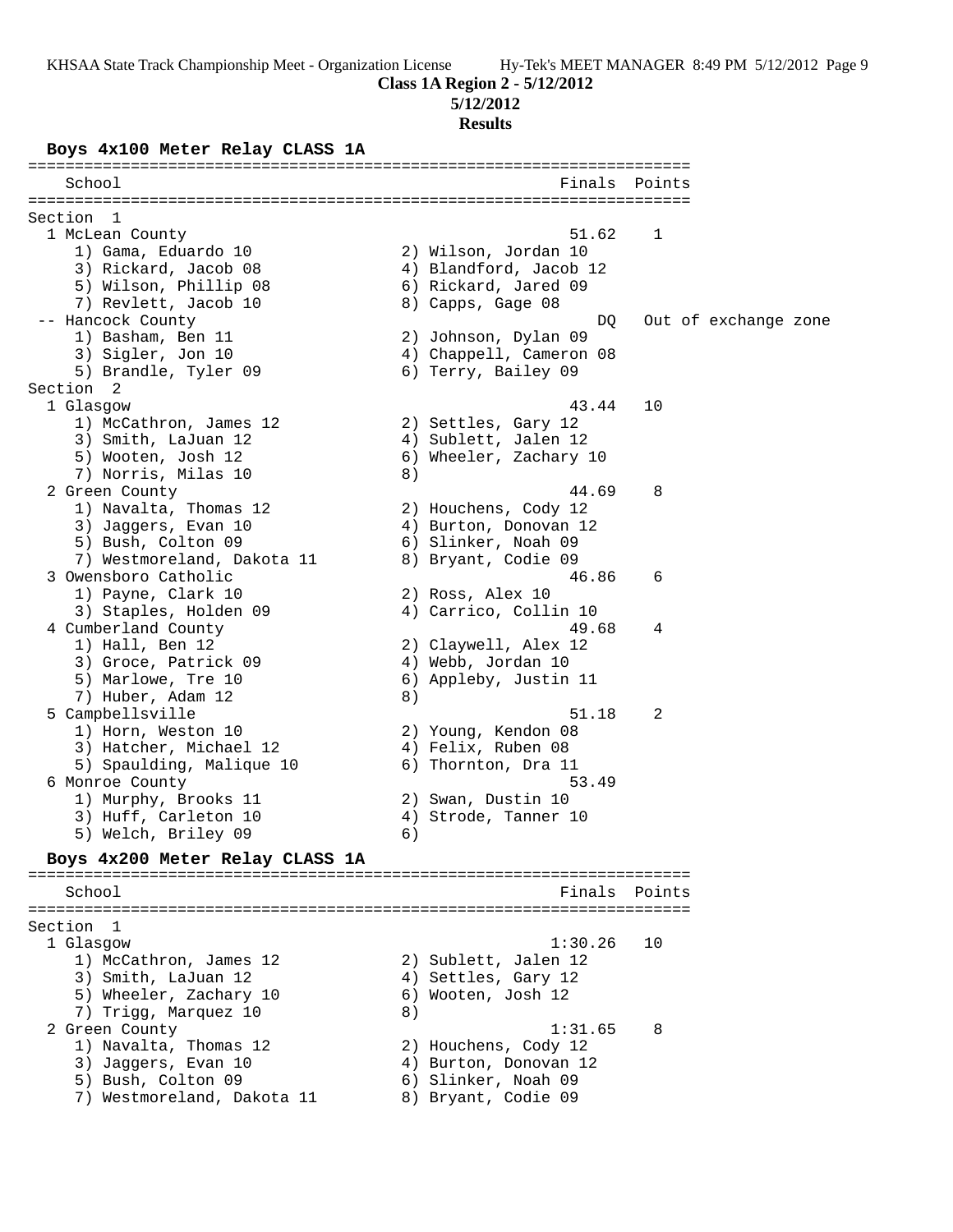## **5/12/2012**

#### **Results**

## **....Boys 4x200 Meter Relay CLASS 1A**

 3 Cumberland County 1:42.59 6 1) Groce, Patrick 09 2) Marlowe, Tre 10 3) Webb, Jordan 10 4) Huber, Adam 12 5) Hunter, Dakota 10 (6) Farlee, Zack 11 7) Hall, Ben 12 8) Appleby, Justin 11 4 Monroe County 1:43.94 4 1) Welch, Briley 09 2) Swan, Dustin 10 3) Quick, Joseph 10 (4) London, Zach 11 5) Strode, Tanner 10 (6) 5 Hancock County 1:50.33 2 1) Edge, Corey 10 2) Johnson, Dylan 09 3) Terry, Bailey 09 4) Basham, Ben 11 5) Brandle, Tyler 09 (6) Inman, Cody 11 7) Schroader, Cody 09 8) Schadler, Austin 08 6 McLean County 1:52.46 1 1) Wilson, Phillip 08 2) Harrington, Josh 09 3) Luck, Levi 08 (4) Capps, Gage 08 5) Gama, Eduardo 10 (6) Wilson, Jordan 10 7) Rickard, Jared 09 8) Rickard, Jacob 08

#### **Boys 4x400 Meter Relay CLASS 1A** =======================================================================

School **Finals Points** Points Points Points Points Points Points Points Points Points Points Points Points Points Points Points Points Points Points Points Points Points Points Points Points Points Points Points Points Poi ======================================================================= 1 Glasgow 3:48.94 10 1) Wheeler, Zachary 10 2) Shirley, Julius 10 3) Thomerson, Andrew 09 (4) Wooten, Josh 12 5) Norris, Milas 10 6) Trigg, Marquez 10 2 Hancock County 3:49.98 8 1) Haaff, Austin 10 2) Inman, Cody 11 3) Schroader, Cody 09 4) Terry, Bailey 09 5) Roach, Cody 11 6) Edge, Corey 10 7) Johnson, Dylan 09 8) Nevitt, Wesley 08 3 Cumberland County 3:50.25 6 1) Claywell, Alex 12 2) Huber, Adam 12 3) Hall, Ben 12 4) Williams, Corey 11 5) Marlowe, Tre 10 6) Webb, Jordan 10 7) Groce, Patrick 09 8) Hunter, Dakota 10 4 Green County 3:55.18 4 1) Slinker, Noah 09 2) Wright, Trevor 09 3) Jaggers, Evan 10 4) Pauley, Philip 09 5) Bush, Colton 09 6) Navalta, Thomas 12 7) Houchens, Cody 12 8) Burton, Donovan 12 5 McLean County 4:11.38 2 1) Wilson, Jordan 10 2) Gama, Eduardo 10 3) Mercer, Mikeal 12 4) Blandford, Jacob 12 5) Luck, Levi 08 6) Revlett, Jacob 10 7) Rickard, Jared 09 8) Ramburger, Cody 10 **Boys 4x800 Meter Relay CLASS 1A** ======================================================================= School **Finals** Points **Points** =======================================================================

-- Owensboro Catholic